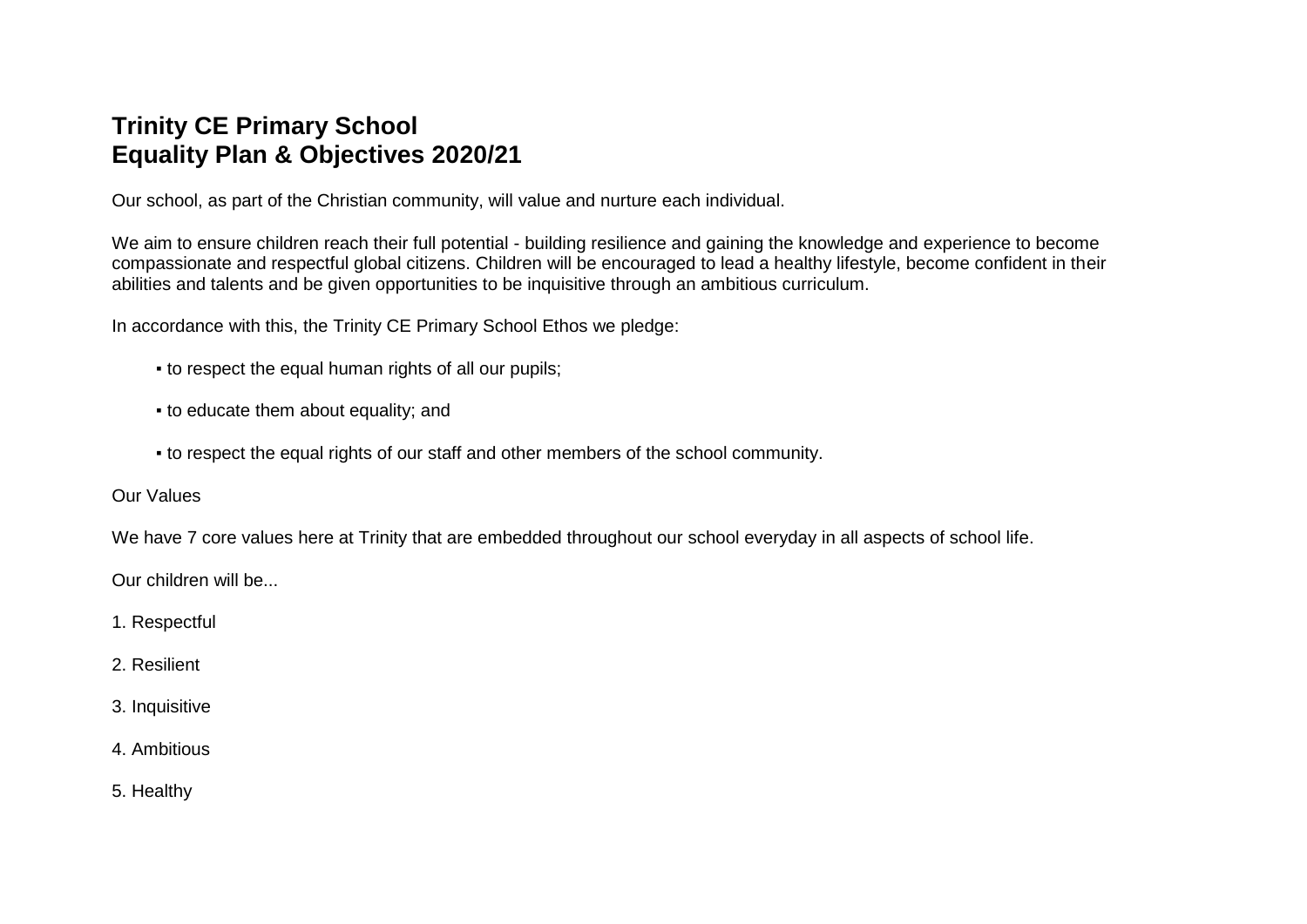#### 6. Compassionate

#### 7. Global Citizens

We will assess our current school practices ("Equality Impact Assessment") and implement all necessary resulting actions in relation to:

- ethnicity,
- religion or belief,
- socio-economic background,
- gender and gender identity,
- disability,
- sexual orientation, and
- age.

We will promote community cohesion at school, local, national and global levels, comparing our school community to its local and national context and implementing all necessary actions in relation to religion or belief, ethnicity, social/economic background.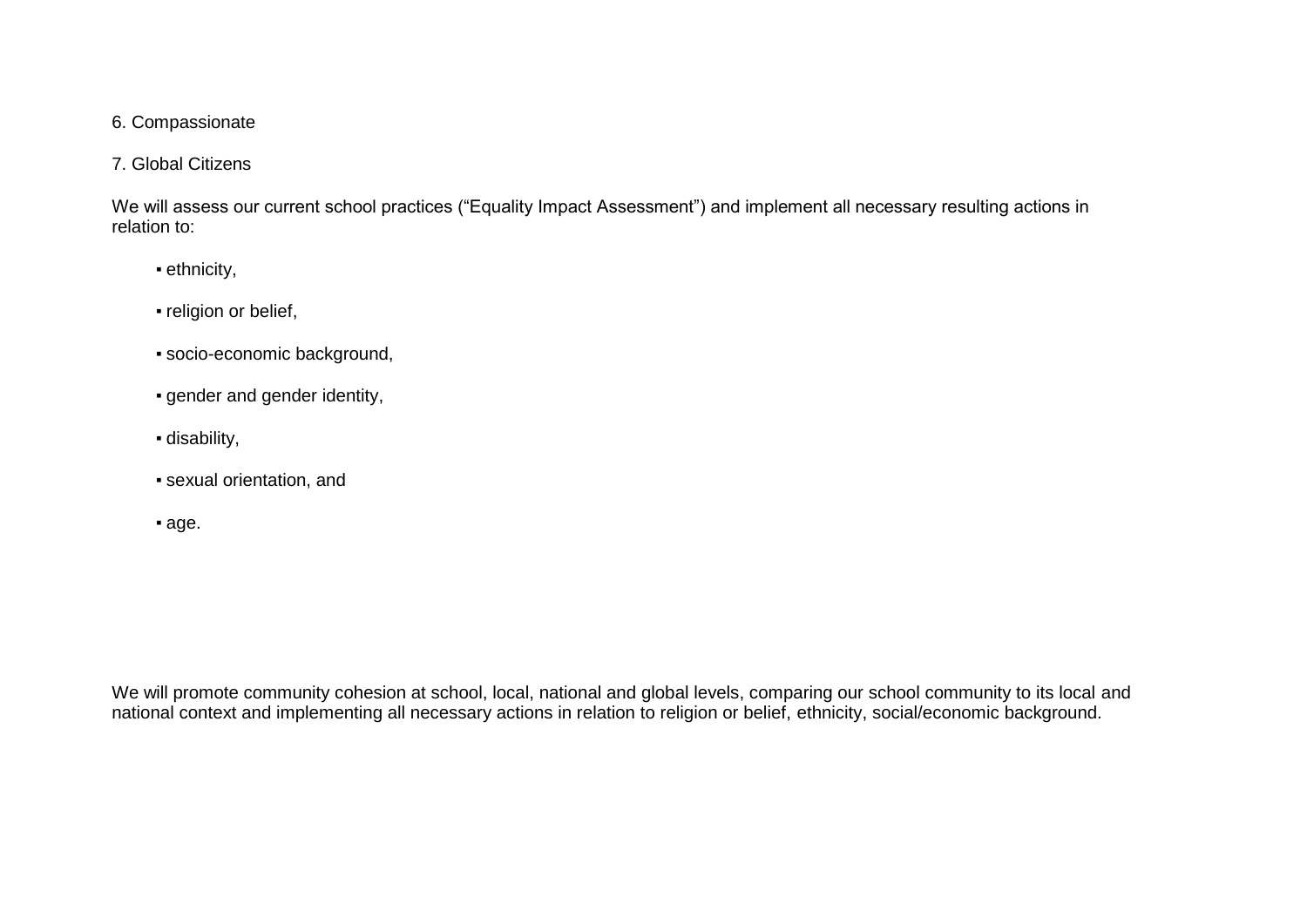### **2. Statutory requirements**

The equality objectives in Section 10 below address our duties under current equality legislation, up to and including the Equality Act 2010. They also relate to the Shropshire Council procedure for recording incidents involving pupils in schools.

The accessibility plan and audit addresses our duty under the Special Educational Needs and Disability Act (SENDA) 2001.

The community cohesion plan below addresses our duty under the Education and Inspections Act 2006. The following statement outlines both the data and current issues relating to ethnicity, religion/belief and socio-economic factors. In examining the school's context, it relates closely to the beginning of our SEF. It demonstrates the awareness of the governors and their community partners of how the school community compares with the wider community, both locally and nationally. It therefore forms Trinity CE Primary School's Single Equality Scheme 2015-18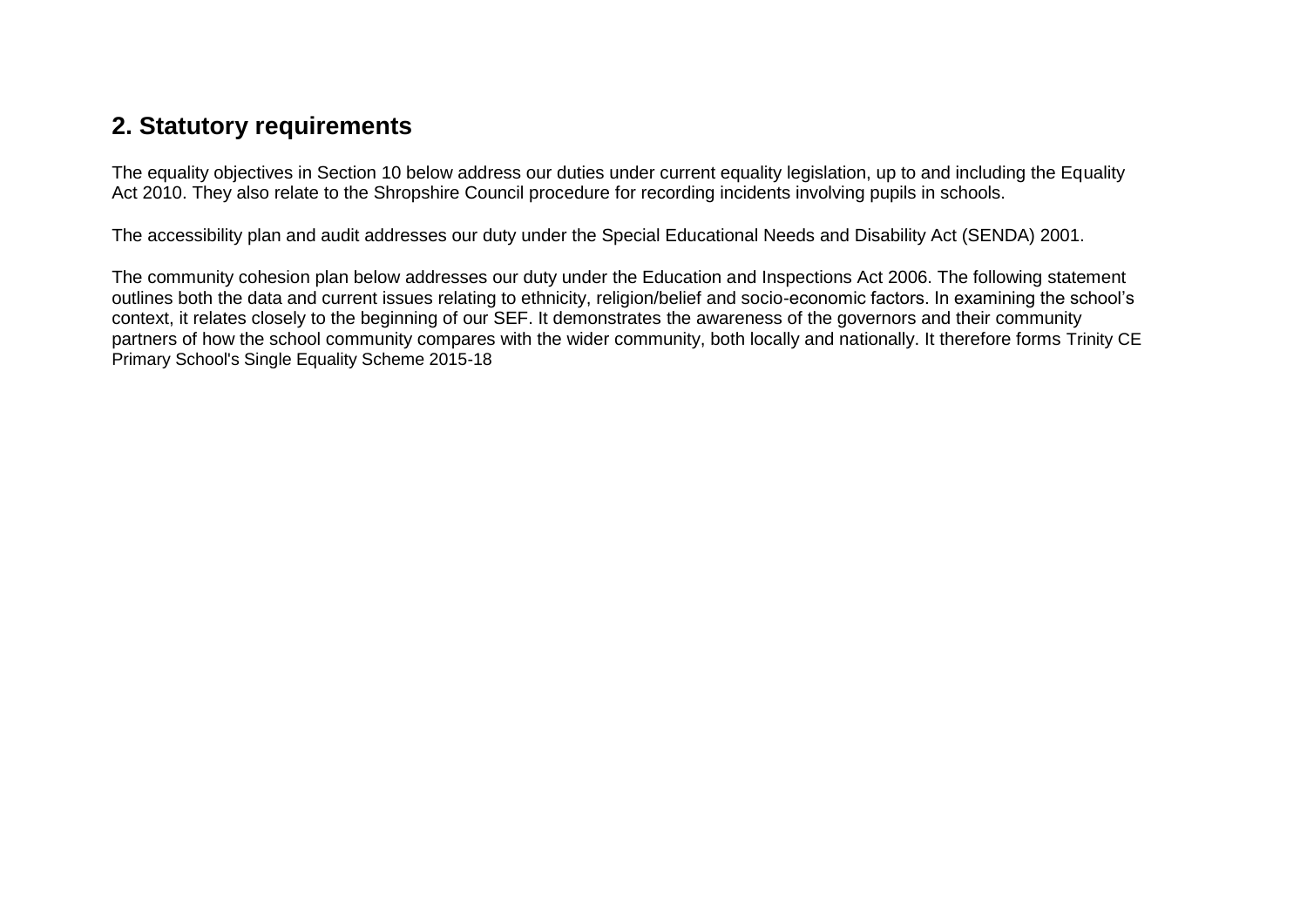# **Trinity CE Primary School Equality Objectives**

| 1. Advance Equality of Opportunity between people who share a protected characteristic and people who do not.      |                                                                                                                                                                                 |                         |                 |                |                  |                                                     |                                           |                                                       |                        |                                                                                                    |
|--------------------------------------------------------------------------------------------------------------------|---------------------------------------------------------------------------------------------------------------------------------------------------------------------------------|-------------------------|-----------------|----------------|------------------|-----------------------------------------------------|-------------------------------------------|-------------------------------------------------------|------------------------|----------------------------------------------------------------------------------------------------|
| Objective                                                                                                          | Action                                                                                                                                                                          | <b>Success Criteria</b> | SE<br><b>ND</b> | Ge<br>nd<br>er | Re<br>ligi<br>on | Pr<br>eg<br>na<br>nc<br>y/<br>Ma<br>ter<br>nit<br>v | Se<br>xu<br>al<br>Ori<br>ent<br>ati<br>on | Ge<br>nd<br>er<br><b>Re</b><br>as<br>sig<br>nm<br>ent | Lead<br>person         | Link to School<br>Development Plan or<br>policy                                                    |
| To reduce<br>the<br>attainment<br>and progress<br>gap between<br>boys and<br>girls in<br>reading in<br><b>KS2.</b> | $\frac{1}{2}$ termly analysis of pupil<br>progress<br>Inset to include raising<br>attainment and progress of<br>boys<br>Curriculum design to engage<br>boys                     |                         |                 | $\checkmark$   |                  |                                                     |                                           |                                                       | <b>JR</b><br><b>JP</b> | See School<br>Development Plan<br>2020/21<br><b>Evidence</b><br>Termly data analysis<br><b>ASP</b> |
| <b>Class</b><br>teachers<br>make specific<br>provision for<br>protected<br>groups in all<br>lessons                | Differentiation of lessons<br>where needed.<br>Use advice from school<br>multicultural development<br>service to support children<br>with English as an Additional<br>Language. |                         | $\checkmark$    | ✔              | $\checkmark$     |                                                     | $\checkmark$                              |                                                       | <b>JR</b>              | School Teaching and<br><b>Learning Policy</b><br><b>Evidence</b><br><b>Monitoring Records</b>      |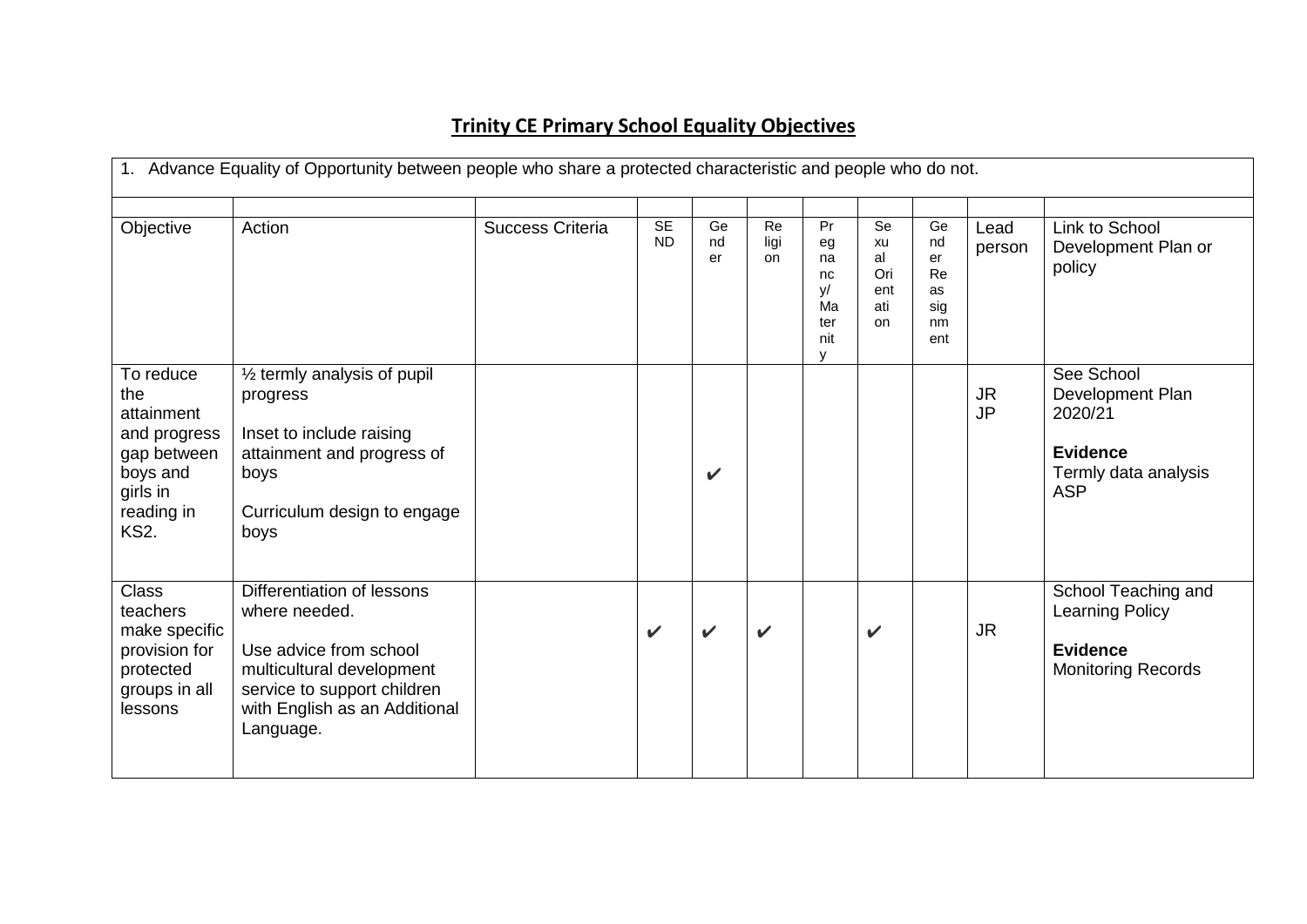| Ensure that<br>all children<br>from<br>protected<br>groups have<br>equal access<br>to the full<br>range of<br>opportunities<br>offered by<br>the school. | Differentiation of lessons.<br>Use advice from school<br>multicultural development<br>service to support children<br>with English as an Additional<br>Language. |                                                                                                                                                                                    | V                      | ✓              | $\checkmark$     |                                                     | $\checkmark$                              |                                                | <b>JR</b>      | School Teaching and<br><b>Learning Policy</b><br><b>Evidence</b><br><b>Monitoring Records</b> |
|----------------------------------------------------------------------------------------------------------------------------------------------------------|-----------------------------------------------------------------------------------------------------------------------------------------------------------------|------------------------------------------------------------------------------------------------------------------------------------------------------------------------------------|------------------------|----------------|------------------|-----------------------------------------------------|-------------------------------------------|------------------------------------------------|----------------|-----------------------------------------------------------------------------------------------|
| 2.                                                                                                                                                       | Foster good relations between people who share a protected characteristic and those who do not.                                                                 |                                                                                                                                                                                    |                        |                |                  |                                                     |                                           |                                                |                |                                                                                               |
| Objective                                                                                                                                                | Action                                                                                                                                                          | <b>Success Criteria</b>                                                                                                                                                            | <b>SE</b><br><b>ND</b> | Ge<br>nd<br>er | Re<br>ligi<br>on | Pr<br>eg<br>na<br>nc<br>y/<br>Ma<br>ter<br>nit<br>у | Se<br>xu<br>al<br>Ori<br>ent<br>ati<br>on | Ge<br>nd<br>er<br>Re<br>as<br>sig<br>nm<br>ent | Lead<br>person | Link to School<br>Development Plan or<br>policy                                               |
| To develop<br>children's<br>understandin<br>g of the value<br>of diversity in<br><b>British</b><br>society                                               | To monitor curriculum<br>development work to ensure<br>that children have<br>opportunities to reflect on life<br>in modern Britain.                             | Children develop<br>relationships with<br>pupils from<br>different<br>backgrounds and<br>develop a greater<br>understanding of<br>the value of<br>diversity in British<br>society. | $\checkmark$           | $\checkmark$   | $\checkmark$     |                                                     | $\checkmark$                              | V                                              | <b>JR</b>      |                                                                                               |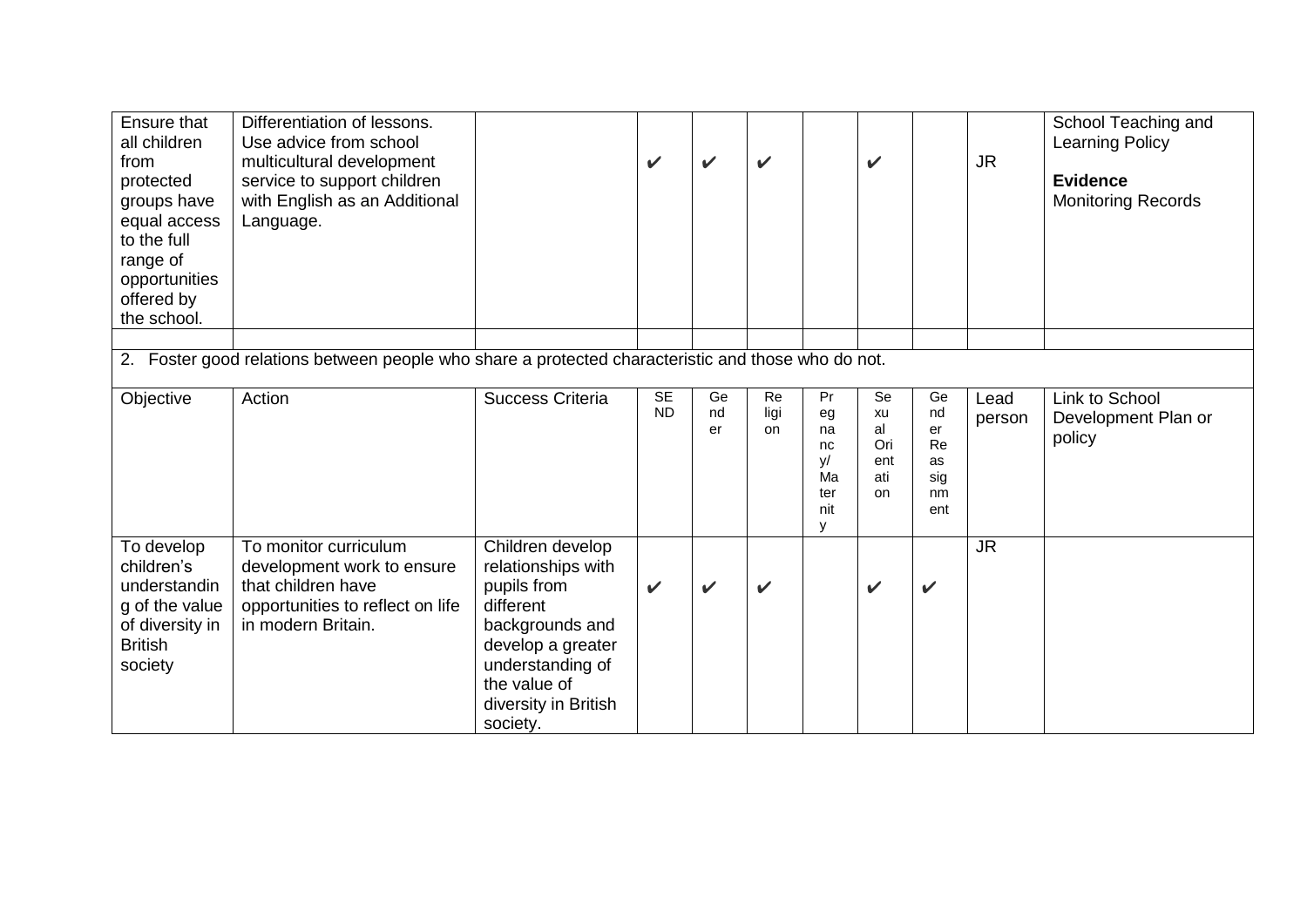| To develop<br>children's<br>awareness of<br>ethnic<br>diversity of<br>UK and to<br>challenge<br>stereotypes<br>within world. | Islam to be taught as discrete<br>unit within RE for KS2<br>Curriculum planning ensures<br>teaching on modern countries<br>within Asia and Africa. (e.g.<br>Egypt, Uganda, etc.) | Children have<br>greater<br>understanding<br>about ethnic<br>diversity within UK                                                                  |              |              | $\checkmark$<br>$\checkmark$ |              |              | <b>JR</b> |  |
|------------------------------------------------------------------------------------------------------------------------------|----------------------------------------------------------------------------------------------------------------------------------------------------------------------------------|---------------------------------------------------------------------------------------------------------------------------------------------------|--------------|--------------|------------------------------|--------------|--------------|-----------|--|
|                                                                                                                              | City visit in Y5/6 (alternate<br>years) to include visit to inner<br>city school which reflects<br>greater ethnic diversity. This<br>is next scheduled to happen<br>in 2021/22.  | Children have<br>greater<br>appreciation of<br>similarities within<br>modern cities<br>around the world.<br>Visit to inner city<br>school by Y5/6 | $\checkmark$ | $\mathbf{v}$ | $\checkmark$                 | $\checkmark$ | $\checkmark$ |           |  |